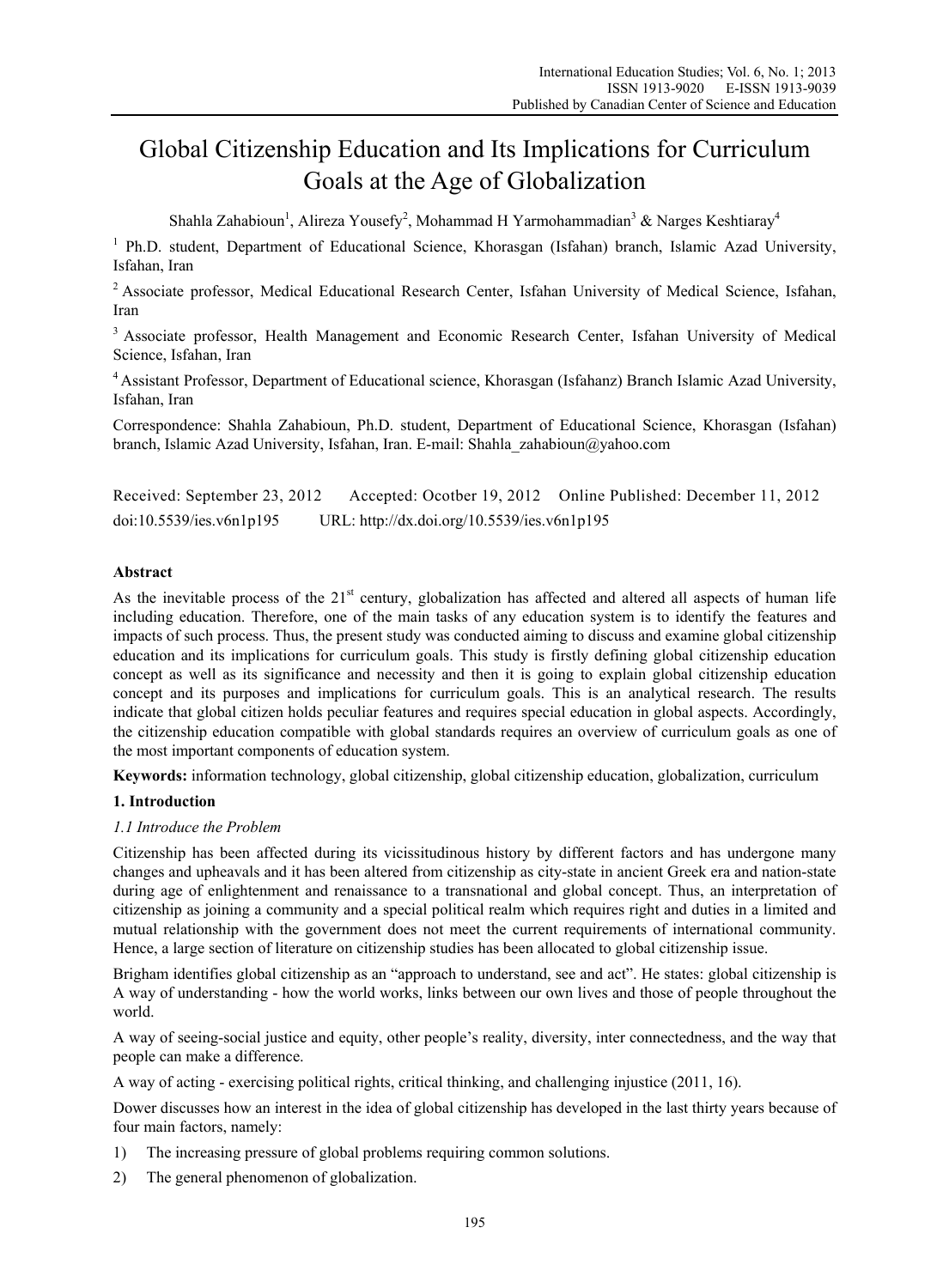- 3) Revived interest in the idea of citizenship itself.
- 4) A revived interest in the perennial approach of cosmopolitanism, often called nowadays the "global ethnic" (quoted by Chen, 2006).

Global citizenship meaningfully address questions of identity, religion, spirituality, ethnicity, culture, politics, economics, society and foreign relations in the twenty-first century (Dower and Williams quoted by Stewart, 2008, p: 6-7). In the other words, components such as identity, dependency, values, morality, culture, ethnicity and religion as well as concepts including rights, responsibility and contributions are challenged in their traditional meaning and are taken into consideration from a global perspective. This issue is resulted from extensive and unpredictable changes in the economic, political, social, scientific and technological aspects of global procedures which has generated strong motivation and tendency for fundamental and irreversible changes in the values, ethics and norms on one hand, and has confronted today's citizen with many challenges. Hence, the curriculum as a dynamic process must continually revise the goals. They should be organized so that they can come to an answer for the fluidity of the citizenship concept.

## *1.2 Importance of the Problem*

We live in an increasingly interdependent world, where the actions of ordinary citizens are likely to have an impact on others' lives across the globe. In turn, our lives, our jobs, the food we eat and the development of our communities are being influenced by global developments. In addition the challenges of this topics including pluralism, sustainable development and environmental issues, human rights, conflicts at the international level, subject of values, moral crises and the health of human beings and other creatures involve the citizen of 21st century in a completely new situation. In other word an evolving and contested concept of citizenship raises important questions about how schooling should respond to new demands. So today's citizen as a member of the international community requires to receive special education for living at the current age and confronting with the challenges ahead. Based on this issues, global imperative in education can be defined by a growing call for the inclusion of a sense of global mindedness that encourages students to develop a consciousness of global connectivity and responsibility(Sullivan and Pashb, 2008, p: 17), and our goal must be to educate global citizens who see themselves not simply as citizens of a local region, but also a human beings bound to all other human beings by ties of concern and understanding "(Piper, quoted by Jefferess, 2008: 29). So, today, educating for global citizenship has increasingly become a shared goal of educators and educational institutions interested in expanding their own and their students' understanding of what it means to claim or to have citizenship in the twenty-first century.

Although the image of education is different in various societies due to being affected by underlying factors including historical traditions, geographical position, social and political structure, economic systems and global trends (Ker 1999), their common point in massive image of education is to educate a good citizen. Oxfam believes that Education is a powerful tool for changing the world because tomorrow's adults are the children and young people we are educating today(2006, p:1). Therefore, Citizenship education should help students to develop thoughtful and clarified identifications with their cultural communities and their nation-states. It also should help them to develop clarified global identifications and deep understandings of their roles in the world community(.Banks,2004,p:1)This means that one of the chief concerns of governments is to educate citizenship good enough in global aspects. Based on this, it is strongly felt that it is necessary to offer a new definition of citizenship, revision of its goals and the requirement of global citizenship education, thus, this study is seeking specifically the following goals:

Explaining global citizenship concept

Explaining global citizenship education concept

Global citizenship implications for curriculum goals

## **2. Method**

This study is analytical research in which some investigations conducted on the citizenship and citizenship education as well as global citizenship and global citizenship education in the curriculum were identified through library studies and reviewing books, journal articles, Electronic resources at different data base and Among the most important resources under this study, we may suggest to the studies of international association of educational achievement evaluation, the studies of UK citizenship foundation, the studies of citizenship curriculum in England and Australia, ten-year consecutive studies of Kerr et al (2001-2010), the reports of the investigations carried out in the field of citizenship in Latin America, international journal learning citizenship belonged to the Institute of Training and Development of UK schools, Journal of citizenship studies in England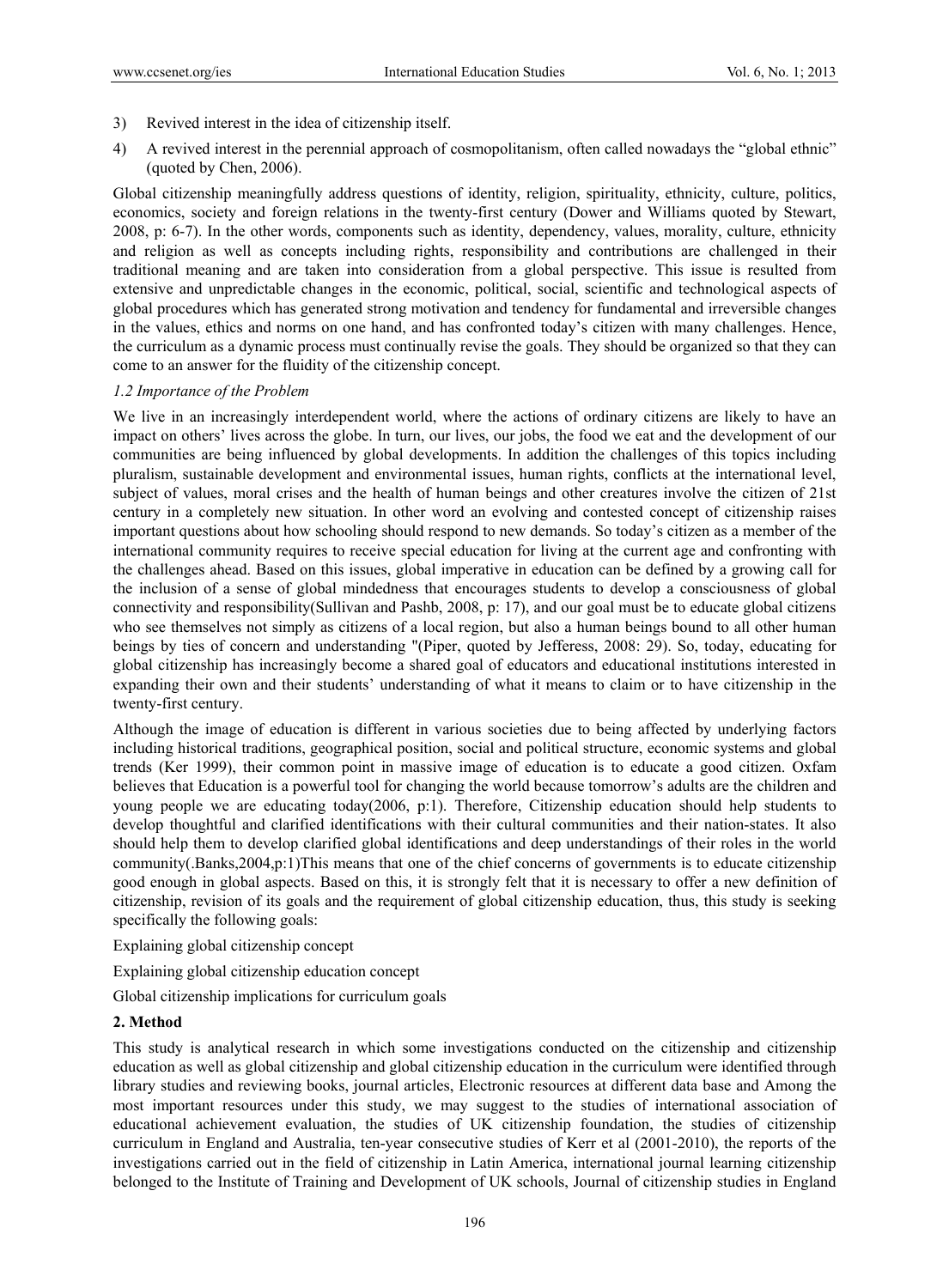and Wales as well as the researches on the curriculum in northern Ireland, Ontario Canada and Oxfam Curriculum. To analyze the findings, an interpretive descriptive method was used. In this study, the researchers reviewed and assessed around global citizenship and its related concepts. In next, the research questions wrote and analyzed concisely. Ultimately, Global citizenship education factors in curriculum were explained.

## **3. Theoretical Framework of the Study**

#### *3.1 Historical Trend and Conceptualizing Global Citizenship*

Conceptualizing global citizenship is controversial, highly debatable and extremely complex and is a term which can be applied to local, national and international realities. In addition although it is found as much in the literature related to citizenship that there is no consensus on the meaning of global citizenship. Global citizenship would seem to provide the conceptual framework for transcending the nation or the barriers of ethnic, religious, or racial difference to include all within a global community (Jefferes, 2008, p: 29-30). Within the Western perspective, notions of citizenship beyond the state have existed for two thousand years and have reflected the assumptions, experiences, concerns, and the diverse political and socio-cultural contexts of the time periods in which they were constructed. During the period of the Roman Empire, the Stoic tradition of "world citizenship", for example, encouraged citizens to work for the "common good" and emphasized the "universal law of nature. During the Enlightenment, Immanuel Kant (1983) introduced the term "cosmopolitan citizen", through his reflections on an interconnected world community (Evans et al, 2009, p: 18).

Throughout the twentieth century the figure of citizenship that has been dominant since the eighteenth and nineteenth centuries has begun to change(Isin, 2009; P: 367). We have witnessed the emergence of new rights including ecological, sexual and indigenous rights throughout the 20th century" (Isin, 2009, 367).

Today in 21<sup>st</sup> century, growing development and expansion of information and communications technologies have made the people around the world much closer and linked together and converted them into global citizens by eliminating physical boundaries and creating virtual spaces on the one hand, and they have caused transformation of global trends and provoked globalization phenomenon in its economic, political and social aspects.

Then, accordingly they have confronted all aspects of human life with many challenges.

Some of these challenges has Described by Kerr (1999):

- a growing recognition of the rights of indigenous peoples and minorities
- the collapse of political structures and the birth of new ones
- the changing role of women in society
- the impact of the global economy and changing patterns of work
- the effect of a revolution in information and communications technologies
- an increasing global population

The other challenges of the current age on the way of the global citizen are the moral crises (Grodzinsky, 1999; p: 9), immigration phenomenon (Oenen, 2010; p: 301), formation of multiple dependencies and identities at local, national and international levels (Doerinng, 2008; p: 4), formation and development of groups and movements against gender discrimination (Simon, 2006; p: 38) and massive destruction of environment (Hartley, 2001; p: 3).

Muetzelfeldt and Smith(2002) have showed the historical trend of citizenship in a as follows in (table 1).

The fluidity of citizenship indicates that the conceptualizing global citizenship as referring to membership in the great international community is beyond the membership in the local and national community and it is an emergence of a new definition of rights, responsibilities, identity and sense of social belonging as the most important components related to citizenship based on a global perspective.

Global citizenship is a way of the thinking and behaving. It is an outlook life, a belief that we can make difference and make the world better place (Dragon Foundation, 2012). Global citizenship empowers individual human beings to participate in decisions concerning their lives, including the political, economic, social, cultural and environmental conditions in which they live. It is expressed through engagement in the various communities of which the individual is a part, at the local, national and global level. It includes the right to challenge authority and existing power structures, to think, argue and act with the intent of changing the world(keeping and Shapiro,2008). So "'If young people are to make informed and ethical choices about their futures and how they live their lives now they need to be aware of the global influences that shape these choices. Young people need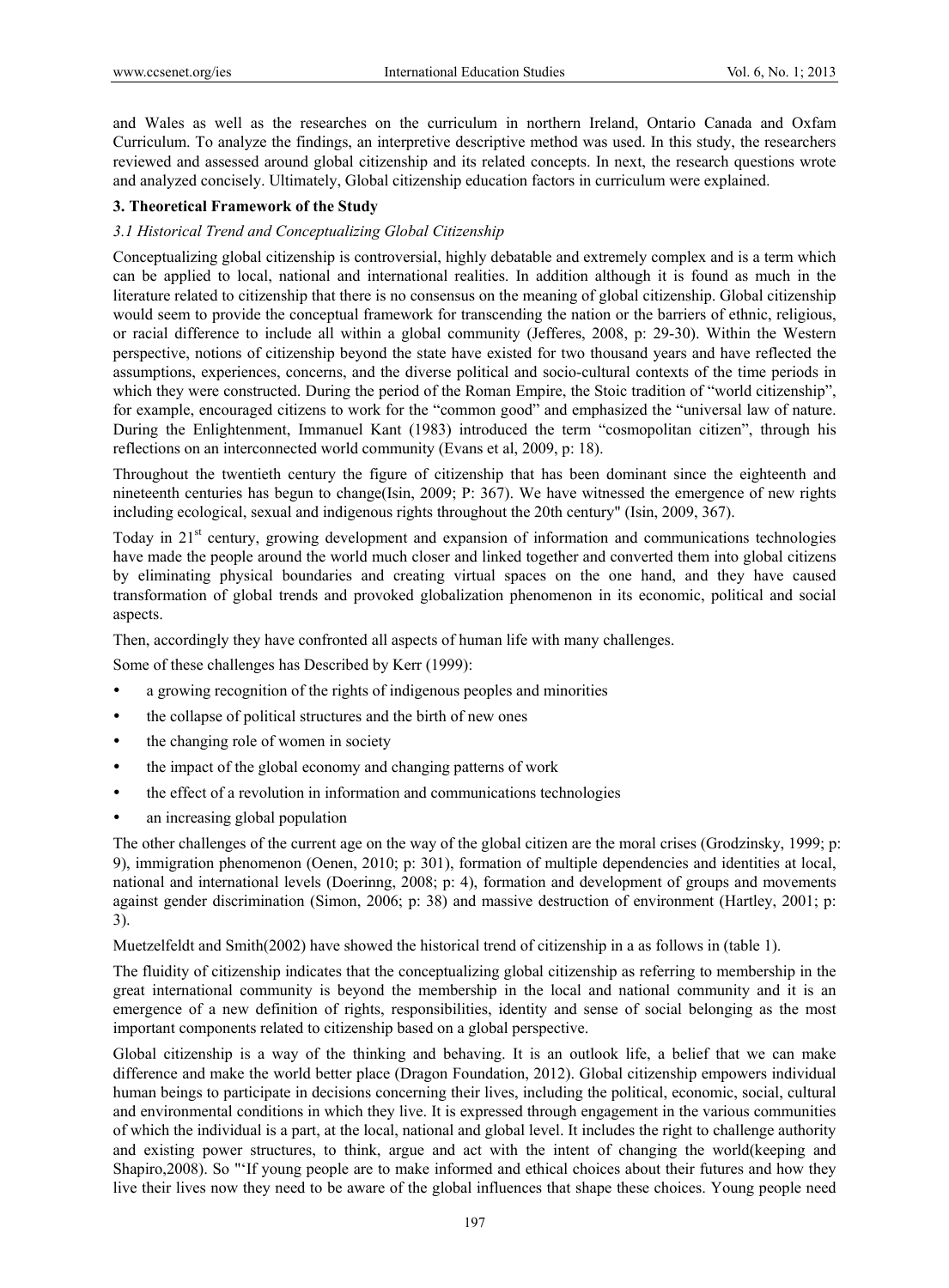to be able to make sense of their place in a complex world and move towards shaping that world for the better"(Development Education Association United Kingdom, 2002, quoted by Bliss, 2005, p:1 )

Scholars characterize global citizenship by rights, responsibilities, morals, virtues, ethics and competencies transposed from a local, regional and national reality onto the international stage. These characteristics are universal and transcend territories, boundaries, ethnicities, religions and cultures. In a sense, global citizenship is a means of creating an inclusive world whereby we, as global citizens, make choices in the political, economic and social spheres that take into account broader global realities (Stewart, 2008; p: 8).

- The essential elements of global citizenship are:
- The wisdom to perceive the interconnectedness of all life and living.
- The courage not to fear or deny difference; but to respect and strive to understand people of different cultures and to grow from encounter with them.
- The compassion to maintain an imaginative empathy that reaches beyond one's immediate surroundings and extends to those suffering in distant places (keeping and Shapiro, 2008).

Accordingly the global citizenship requires the presence of citizens with a global mind and necessary capability to tackle the challenges existing at the current age. So global citizen is a member of a wider community consisting of all humanity that transposes your own sense of identity, loyalty and commitment beyond the nation-state. Sears and Hughes stated that "Today's citizen is increasingly a world citizen"(1996; p: 133), and as a member of the great international community has to acquire knowledge, attitude, values and skills, in order to obtain the characteristics required to deal with the challenges ahead and to comply with the ever-increasing changes of the current age for the purpose to achieve a good and healthy life for themselves and others, which are not obtained but through education. Global citizens or "globally minded citizens view the world and its inhabitants as interdependent and work to develop the capacity to act to advance both their own enlightened self-interest and the interest of people elsewhere in the world by understanding the interconnection of all living things(Hanson, 2010, p: 76, Stevensand Campbell, 2006).

The global citizen as one who is willing to think beyond boundaries of place, identity and category, and recognize all human beings as their equals while respecting humanity's inherent diversity (Jefferess, 2008, p: 29-30). So equality among citizens can be considered as one of the goals of global citizenship (jarrar, 2012, p: 1923).

Based on these issues, citizens in the twenty-first century must be prepared to deal with rapid change, complex local, national, and global issues, cultural and religious conflicts, and the increasing interdependence of nations in a global economy. Becoming a global citizen involves a serious intellectual and moral examination of the most crucial issues facing our world (Watt et al., 2000, quoted by Schweisfurth, 2006, Mayo et al, 2009).Therefore to be a global citizen is to adopt a global perspective that allows one to see the experience of the local community as interconnected with the experiences of others around the world. In general, a global citizen is any person working on the basis that our destiny as human beings is one, and we are all threatened by the negative forces that may destroy the world unless we address them all united as one hand,mind and heart (Jarrar, 2012, p: 1923).

Oxfam sees the Global Citizen as someone who:

- is aware of the wider world and has a sense of their own role as a world citizen
- respects and values diversity
- has an understanding of how the world works
- is outraged by social injustice
- participates in the community at a range of levels, from the local to the global
- is willing to act to make the world a more equitable and sustainable place
- takes responsibility for their actions(Oxfam, 2006; p: 1).

I believe that Global citizenship is not merely a legal concept, but it is strongly moral, since all things in today's world are dependent to each other. Thus, understanding the dependence of the world and mankind on each other, all issues should be taken into consideration from their global aspect. Undoubted, the world [should] is a moral concept. In other words, global citizenship has a inextricably linked and interconnected to the ethics and since there is always a concern on whether human moral legacy at the age of information will be preserved in the museums as a valuable artifact or not, so it seems that another prerequisite to realize the citizenship education is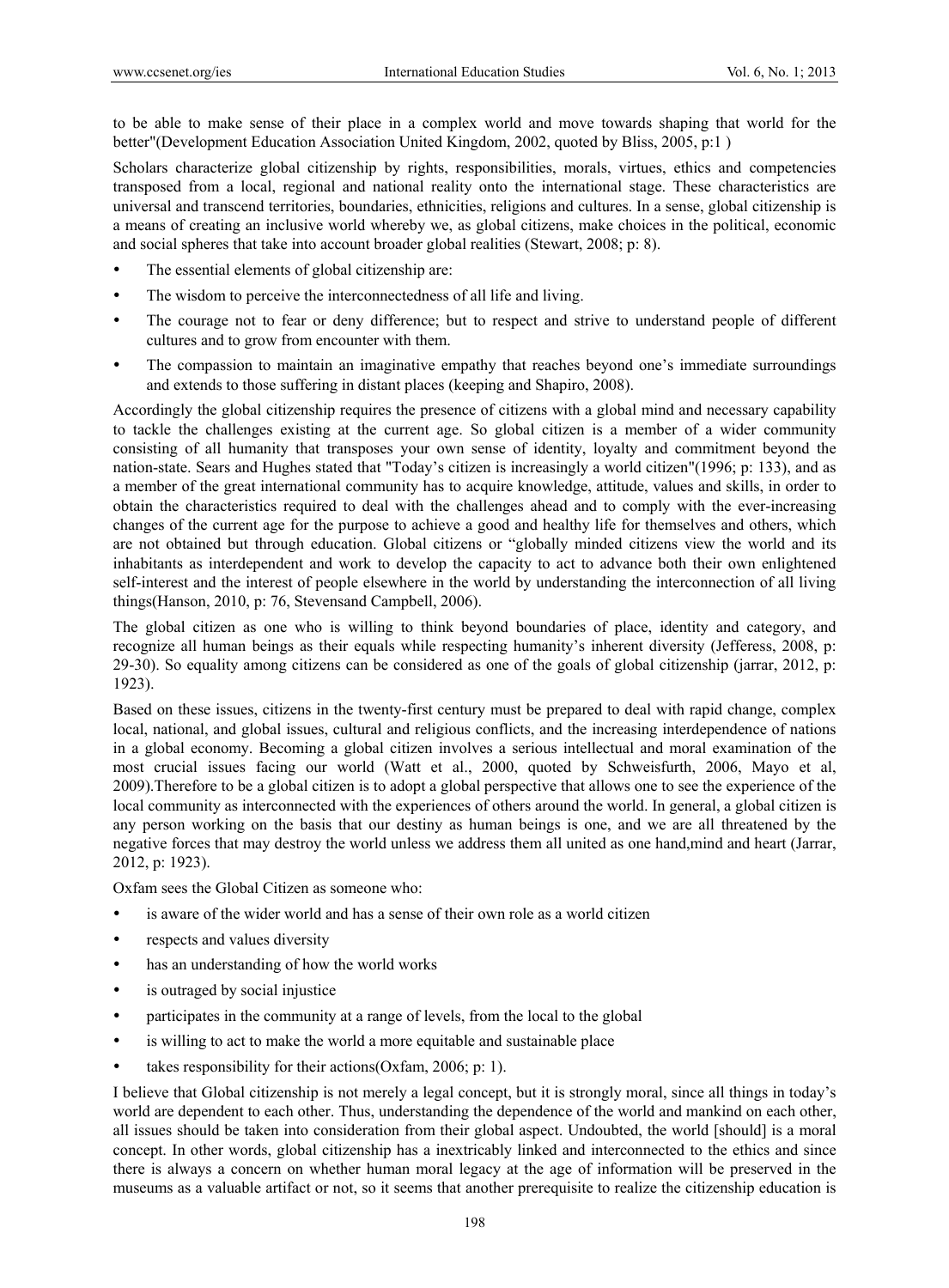to formulate some principles based on a normative system in order to deal with the challenges and consequences resulted by using information and communications technologies. Noddings states that "Our technological capacity has run far beyond our moral competence to manage it, we dream of peace in a world perpetually on the edge of war. One response to this concern is the promotion of global citizenship (2005, p: 1).

#### *3.2 Global Citizenship Education*

Banks(2003) stated that, Citizenship education has traditionally had a national character and as he puts it: Citizenship education must be transformed in the 21st century, because the students will be different than their past (quoted by Munck, 2010, p:33). Based on International Association for the Evaluation of Educational Achievement's report many societies are now worried about how the youth and adolescents should be trained for civil life and how they should be provided to be able to participate in the social responsibilities as a global citizen at the age of globalization (Purta and et al, 1999: p 12).

Students as a global citizens must develop a deep understanding of the need to take action and make decisions to help solve the world's difficult problems. They need to participate in ways that will enhance democracy and promote equality and social justice in their cultural communities, nations, and regions, and in the world. So Citizenship education should help students to realize that "no local loyalty can ever justify forgetting that each human being has responsibilities to every other"(Banks, 2008, p:131-134). Students need to receive education in ethics, social behavior, and skills to be able to have a real understanding of the world and be active and independent in social life (Navehebrahim and Masoudi, 2011, p: 275). As citizens of the global community, Students need to develop the knowledge, attitudes, and skills that will enable them to function in a global society.

Making desirable changes in the mode of insight, attitude and behavior of the individuals and acquiring necessary capabilities and skills for them on the one hand and maintaining and continuing social life, economic development and political stability of the communities on the other hand, both require the presence of active, effective and skillful citizens. So the global citizenship education as an underlying issue has drawn a particular attention to itself in different areas. In the field of research, many fundamental studies have been conducted on the citizenship education in the form of associations, conferences, researches and compilations. This focus indicates the key role of education in educating global citizen as a key for happiness and prosperity of societies and empowerment of the students to achieve a favorable life style and to find their position in an extremely unstable and enormously complicated and divers world.

Oxfam claims that Education for Global Citizenship gives children and young people the opportunity to develop critical thinking about complex global issues in the safe space of the classroom, encourages children and young people to explore, develop and express their own values and opinions, whilst listening to and respecting other people's points of view, to care about the planet and to develop empathy with, and an active concern for, those with whom they share it. This is something that children of all ages need, for even very young children come face to face with the controversial issues of our time through the media and modern communications technology. (2006, p: 1).

Global citizenship education includes the following features:

- Comprehensive knowledge about world political systems
- Comprehensive knowledge about world economic systems
- Critical thinking skills that transcend boundaries
- Cross-cultural communication skills
- Provide active engagement
- Develop empathy: Global education must shift to help students personalize the world and internalize their connections to people living in worlds far away (Cartwright et al, 2009).

An important point in global citizenship education is to pay attention to the diversity and frequency of the issues raised at the current age and their continuity and overlap with each other on the one hand and their connection to global aspects and trends on the other hand that makes the need to organizing and designing the curriculum comprehensively and being careful in the formulation of its goals. Some countries have paid a particular attention to this issue including Curriculum Ontario Canada called ETFO (Evans et al 2010).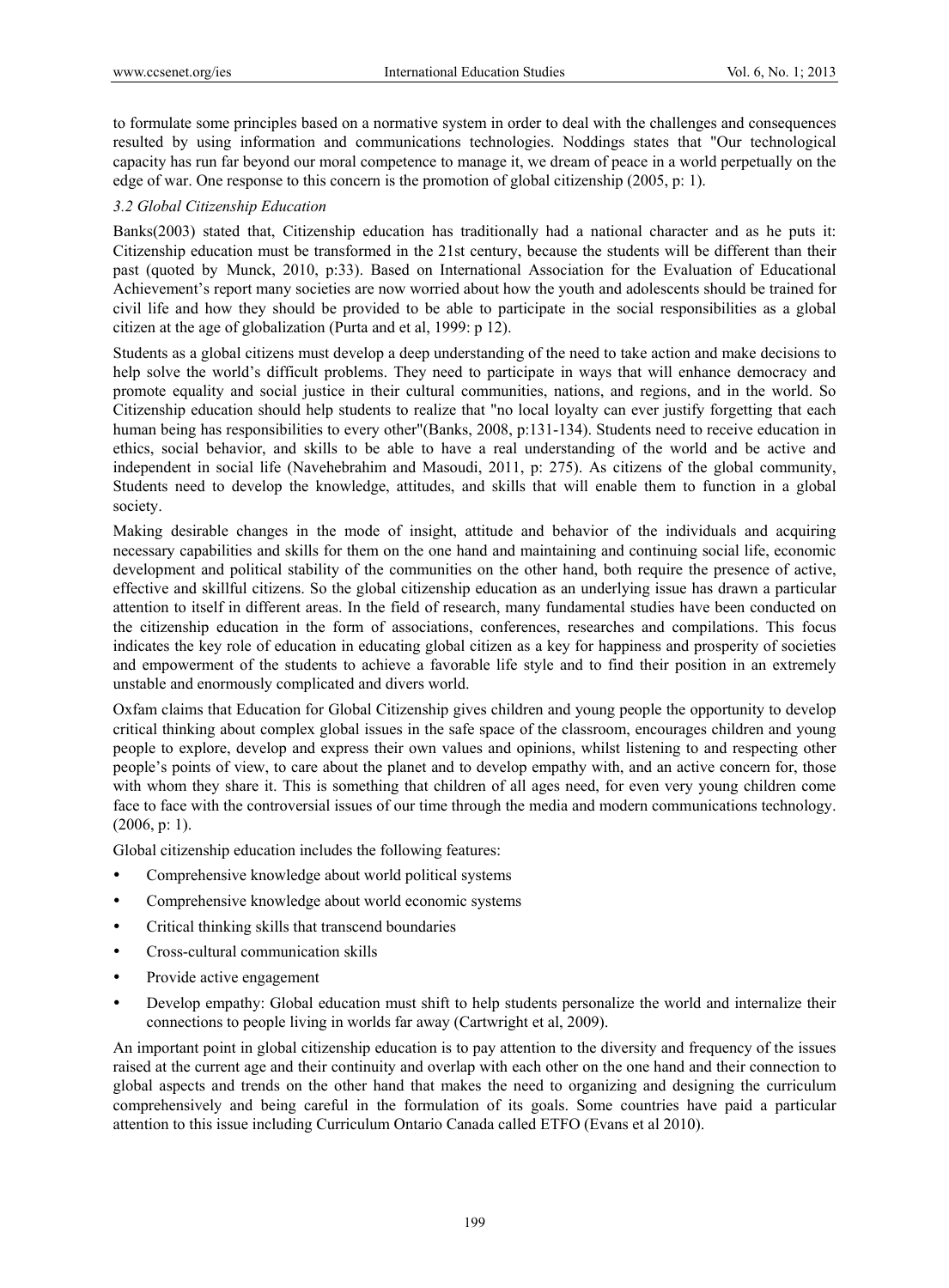## 3.2.1 The Goals of Global Citizenship Education

The main objective of education systems as one of the most effective educational institutions should be the education of the citizens, who are conscious, active, effective, participatory, deep-minded, flexible, having moral values as well as global and extensive attitude. The global citizenship education is seeking specific goals and objectives that are oriented toward adapting and controlling changes at the globalization age in order to achieve an appropriate life style in the  $21<sup>st</sup>$  century. Experts and professionals have considered different objectives for it.

Darison (1993) that has stated the objectives of global citizenship education as followings (quoted by Ghaedi, 2006; p: 200);

- 1) Recognition of other countries and awareness of their culture
- 2) Awareness of global issues and the role of the United Nations in their resolution
- 3) Identification of the issues related to human rights
- 4) Understanding the relationships between human and environment

Although, the important points related to global citizenship education have been suggested in the mentioned objectives, addressing some specific subjects limited to cognitive domain (knowledge and perception) is not only as ignoring the role and importance of emotional and dynamic domains, but it means to neglect great and global aspects of citizenship education and the role of global citizen as a citizen who is seeking contribution and is undertaking responsibilities. Thus, the objectives of global citizenship education should be explained by a comprehensive view and from a perspective beyond the recognition and awareness stage, focused on equipping the students with the required values, attitudes and skills and providing some opportunities for practical exercise in different fields in order to achieve a healthy life style for themselves and the others.

Cogan and Kubow believe that the aim in developing a global perspective is to expand and enrich students' perspectives, so that their views of the world are not ethnocentric, stereotypical or otherwise limited by a narrow or distorted point of view. If we neglect to nurture a global perspective students are likely to continue viewing the world narrowly through the lenses of their own interests, location and culture"(quoted by Evans and Reynolds, 2003; p 7-9).

According to Hanvey (1976) in An Attainable Global Perspective, five dimensions represent a combination of content themes, beliefs, and intellectual skills:

Perspective consciousness refers to an awareness of and appreciation for other images of the world, and recognition that others have views of the world that is profoundly different from one's own, State-of-the-plane awareness requires an in-depth understanding of the prevailing global issues, events, and conditions, Cross-cultural with an emphasis on understanding differences and similarities, Knowledge of global dynamics and, Awareness of human choices; a review of strategies for action on issues in local, national, and international settings(quoted by Miliziano, 2009, p.11).

Accordingly, holism, breadth of vision, cultural interactions, and exchange of views and conflict of viewpoints will enrich the ideas. Thus, education for living together in an interdependent world is not an optional extra, but an essential foundation. So pike and selby claim that "World mindedness is no longer a luxury but a necessity for survival in the new millennium"(2000, p: 12).

Therefore., the students will be converted to the citizens with necessary readiness for at living the current age. Thus, the global citizenship education should stand at the top of the education system programs and the curriculum goals shall focus on the global citizenship education.

Oxfam has presented principles and requirements as do's and don'ts of the global citizenship education in the following (Table 2).

## **4. The Curriculum Goal**

Goals as the most important component of curriculum, serve a visionary function in it; a rallying point for all curriculum activities. Goals also have a global quality and a broad framework. They help in guiding and directing educational planning. They also establish the philosophy on which curriculum is based and express the values expected. Thus, aims constitute the first stage of curriculum planning"(Nyagah, 203; p: 40). A review on the extensive literature on citizenship shows that statesmen, experts and authorities in the area of curriculum are going to prepare the students for living in new conditions at the current age with regard to the global trends by making substantial changes in curriculums. Entering the 21st century, many countries have made substantial changes in their curriculum as one of the main components of education system by using the results of numerous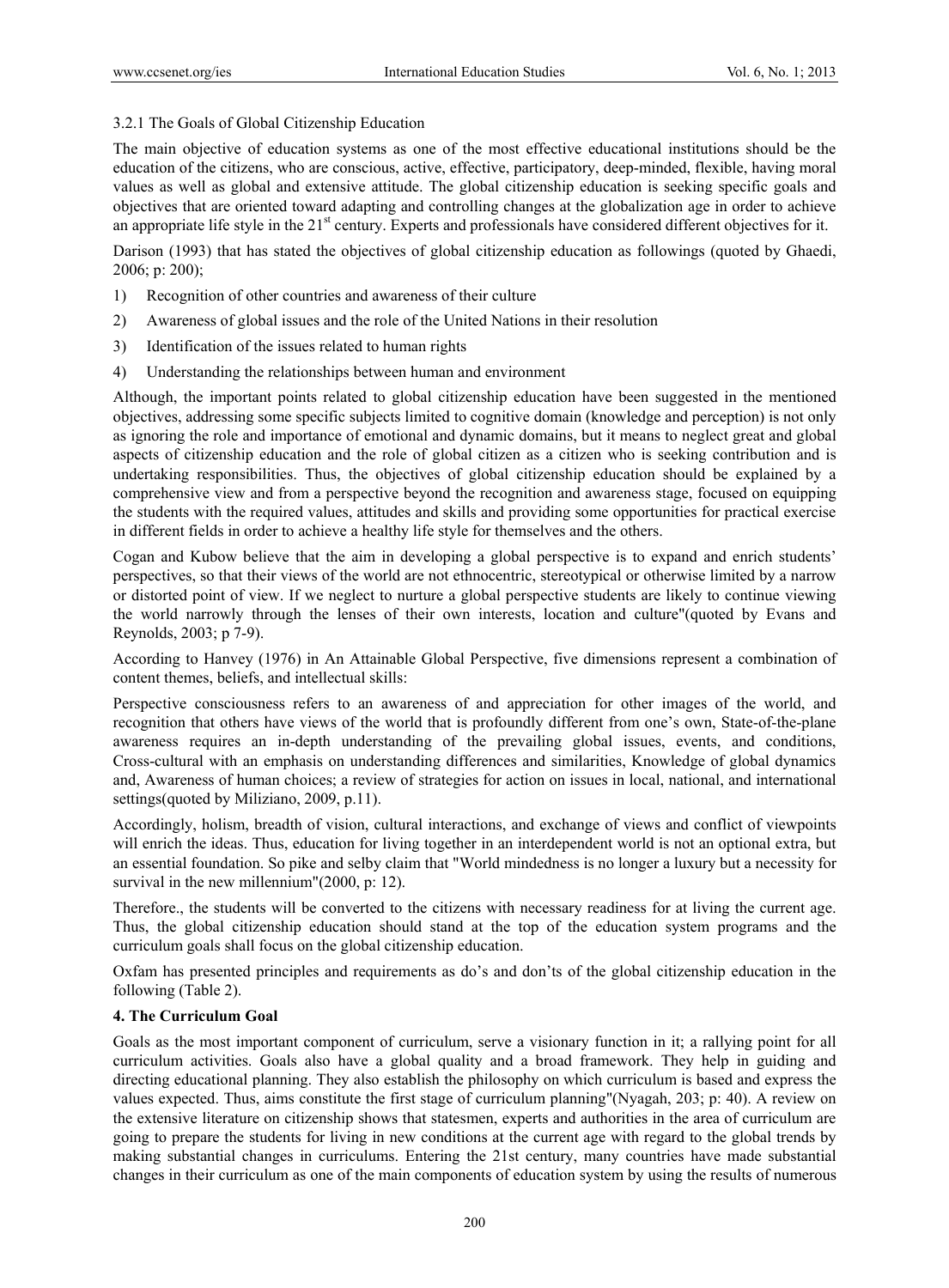investigations and studies conducted in the field of citizenship by many institutions, associations and research institutions such as International Association for the Evaluation of Educational Achievement (IEA).

Kerr(1999) has explained the Common goals were observed in the curriculum of sixteen countries participating in the citizenship studies (IEA). These objectives were consisted of the followings:

- Development of individual capabilities.
- Promotion of equal opportunities.
- Preparing the students for employment.
- The foundation for continuing the education and graduating studies.
- Growth and development of knowledge, skills and understanding.
- Promotion of citizenship (in the form of democracy or society) and the preservation of cultural heritage.

Many serious investigations and efforts also have been done in other countries to revise curriculums so that a large portion of curriculum goals have been allocated to discussion on the global issues. In the Curriculum of Ontario, Canada called ETFO Evans et al (2010) has stated that at the current era, for education of global citizenship, the concepts and components proposed in the global aspects which cause to enhance the capabilities required at the current age, should be taken into consideration as the focus of learning objectives in the curriculum goals.In the curriculum of Ontario, Canada where the components and aspects of global citizenship are at the center of the learning objective overlapping each other and having interaction.In the curriculum goals of Northern Ireland, one of the most important goals is the global citizenship education in order to prepare global citizens, while the continuity and exact and organized overlap between all goales is observable (NI Curriculumt, 2007).

In the comprehensive and known curriculum designed by Oxfam, three components including knowledge and understanding, skills and values and attitudes play key roles in upgrading a responsible global citizenship. He has designed his curriculum for global citizenship education separately for the groups in the age range of 5-19 years old, based on the mentioned components. Each of these components includes the following subsets as seen in the following table 3(Oxfam, 2006, p: 3). However, in spite of his holistic view, punctuality and high accuracy which indicate his awareness of the category of the global citizenship education, its position in the curriculum and the formulation of its goals, it seems that some other important and key components manage are absent including health issues, the effect of application of new technologies on human and environment, ethics and customs and etiquettes of using information and communications technology and employment issues as well as some other cases which should be particularly taken into consideration.

Swiniarski & Breitborde have described ten principles of global education in line with global changes have provided an appropriate framework for the orientation of curriculum goals in order to educate global citizens. These principles are as followings:

- The global education is "a basic and essential education".
- The global education is "a lifelong learning".
- The global education includes "all individuals".
- The global education is "training for social action".
- The global education is "an economic education".
- The global education provides necessary conditions for "creative and critical thinking".
- The global education "requires IT engagements".
- The global education is "a multi-cultural education".
- The global education is "a moral education"(1999; p: 5).

The emphasis of such principles on the necessity of education from a global aspect as a continuous process and aiming to upgrade creative and critical thinking skills and required knowledge in the field of information and communication technology, economy, moral values, cultural interactions and to provide opportunities for practical exercise of the learned issues in order to get experience in a participatory manner, indicate its significant relationship with the principles, aspects and components of global citizenship education.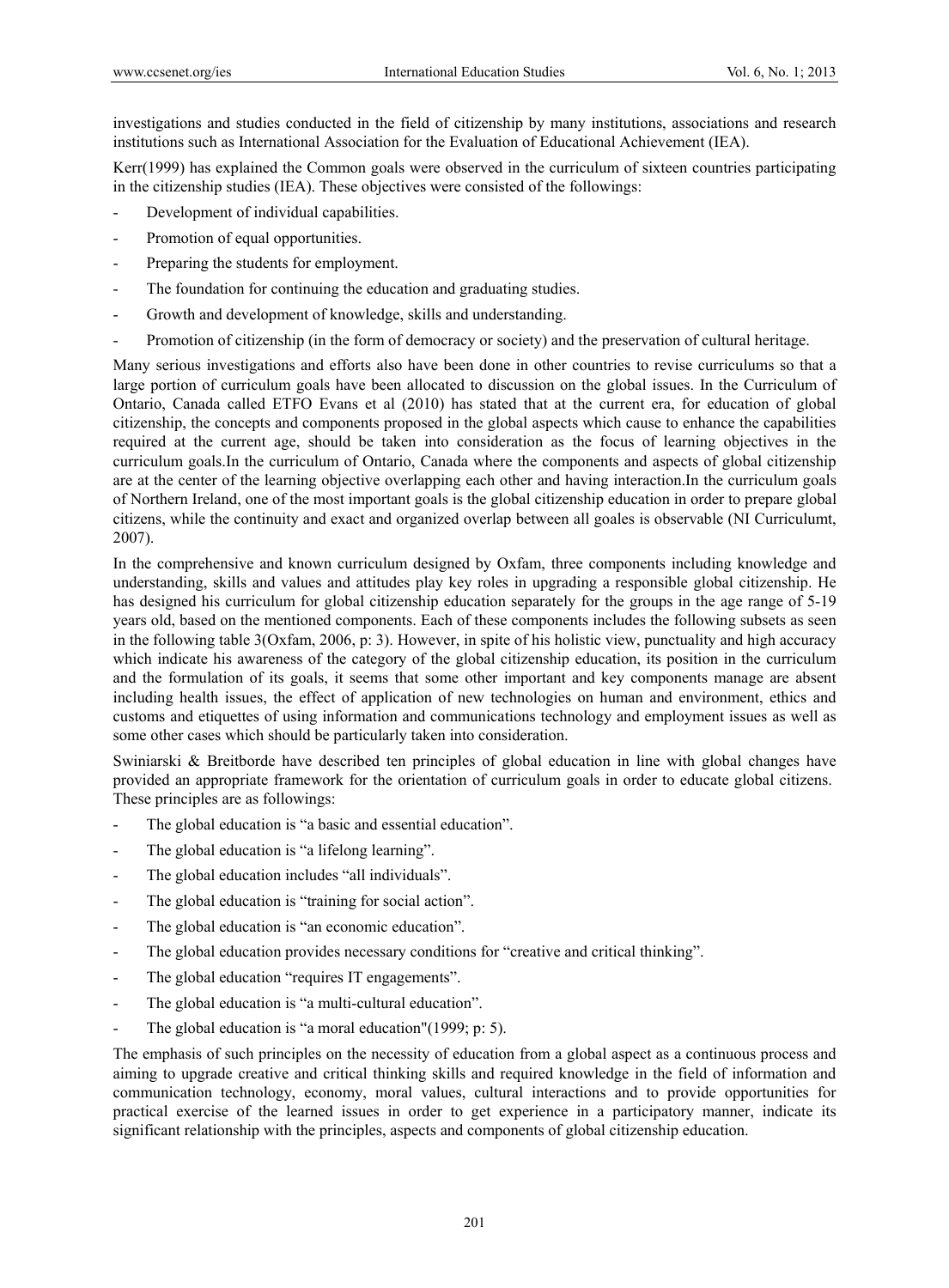## **5. Discussion**

Citizenship is flexible, dynamic and fluid concept and has been changed from its meaning as city-state in the ancient Greece era and nation-state at the enlightenment age to a transnational and global concept in the age of globalization. As a result of developmental changes, the concept of citizenship as implying to the relationships between the society's political structure and the people, has been changed from its meaning as city-state in the ancient Greece era and nation-state at the enlightenment age to a transnational and global concept. Obviously, the ideal goal of any education system is to educate a good citizen for today and future life. A good citizen is a global citizen who is someone whose sense of identity, belonging, loyalty and commitment is not limited to local and national community. It is important for students as a good citizen to have the ability to consider alternative perspectives of how their lives relate to individuals worldwide, and in order to do so, they must have the knowledge to think critically about the events they hear. Students need to particular features and educating to deal with rapid, complex local, national and global issues, culture and religious conflicts and the other challenges ahead in the age of globalizations.

Global citizenship education is a strategic manner to prepare them in twenty-first century. The global citizenship education has not only originated from great philosophers' thoughts, but the mission of great prophets has been to build a better world through educating the human kind and to establish a unique and global nation. Turner stated: "I believe that world religions have been preliminary or initial versions of globalization" (2006, p 210). Therefore the accent should be placed on a basic education for everyone to build a society of productive, involved and responsible citizens and this issue will not be possible without an active, progressive, dynamic and productive approach in setting goals. of the curriculum.

## **6. Conclusion**

Continuous growth and expansion of information and communications technologies as one of the most important developments of the last century have resulted in great achievements for the mankind. Globalization in its process implication as the natural trend of the history that is a result of information revolution on the one hand and it has been accelerated by development process has caused extensive changes in different economic, political and social fields. In spite of negative outcomes and consequences of globalization, it may be considered not as a threat, but as an opportunity to actualize the capabilities, to improve capacities and in general, an opportunity for full development of the human. To benefit from globalization, individuals and societies must develop broad knowledge bases and have specialized skills, and become more nimble and adaptable to change. In global citizenship education, setting goals of the curriculum are based on a dynamic and fluid concept of citizenship. In other words the objectives of the curriculum focus on educating citizens who are prepared in the presence and active participation in the local, national and global levels. Hence, the curriculum as a dynamic process must continually revise the goals. They should be organized so that they can come to an answer for the fluidity of the citizenship concept. The curriculum goals proposed for global citizenship education must emphasize on:

- Developing citizens of the world in relation to culture, language and learning to live together.
- Fostering students' recognition and development of universal human values.
- Equipping students with the skills to learn and acquire knowledge, individually or collaboratively, and to apply these skills and knowledge accordingly across a broad range of areas.

The most important point in the global citizenship education is to prepare the ground for its realization. It is strongly based on democracy and information technology. Undoubtedly, the availability of a demarcate society is a prerequisite for the realization of global citizenship education, because the people's rights are recognized in such societies and different sounds can be heard regardless of any difference. At the same time, an opportunity will be opened up for them to participate and affect the major decisions taken as widespread. Familiarity of the citizens with democratic processes paves the way for citizenship education on the one hand and the democracy itself is considered as one of the important components of citizenship education, so that UNESCO (2005) argued about an interest in civil rights and revitalization of citizenship education in 1990 as the third wave of democracy. Another prerequisite facilitating the realization of global citizenship is to prepare the ground for the establishment of a desirable relationship between the school and a larger community. Despite the key role of training in citizenship education, if there is no opportunity to exercise practically what have been learned, the citizenship education would not be realized. Linking with society offers students the opportunity to experience the global value of interdependence, gain essential skills for public work, and help build a civic global network; In fact, one of the essential requirements of democracy process is to provide an opportunity for active participation that will result in accountability in the citizens. At the end, global citizenship education shall be considered as a permanent and lifelong process and be rather resumed by the related institutions after graduation.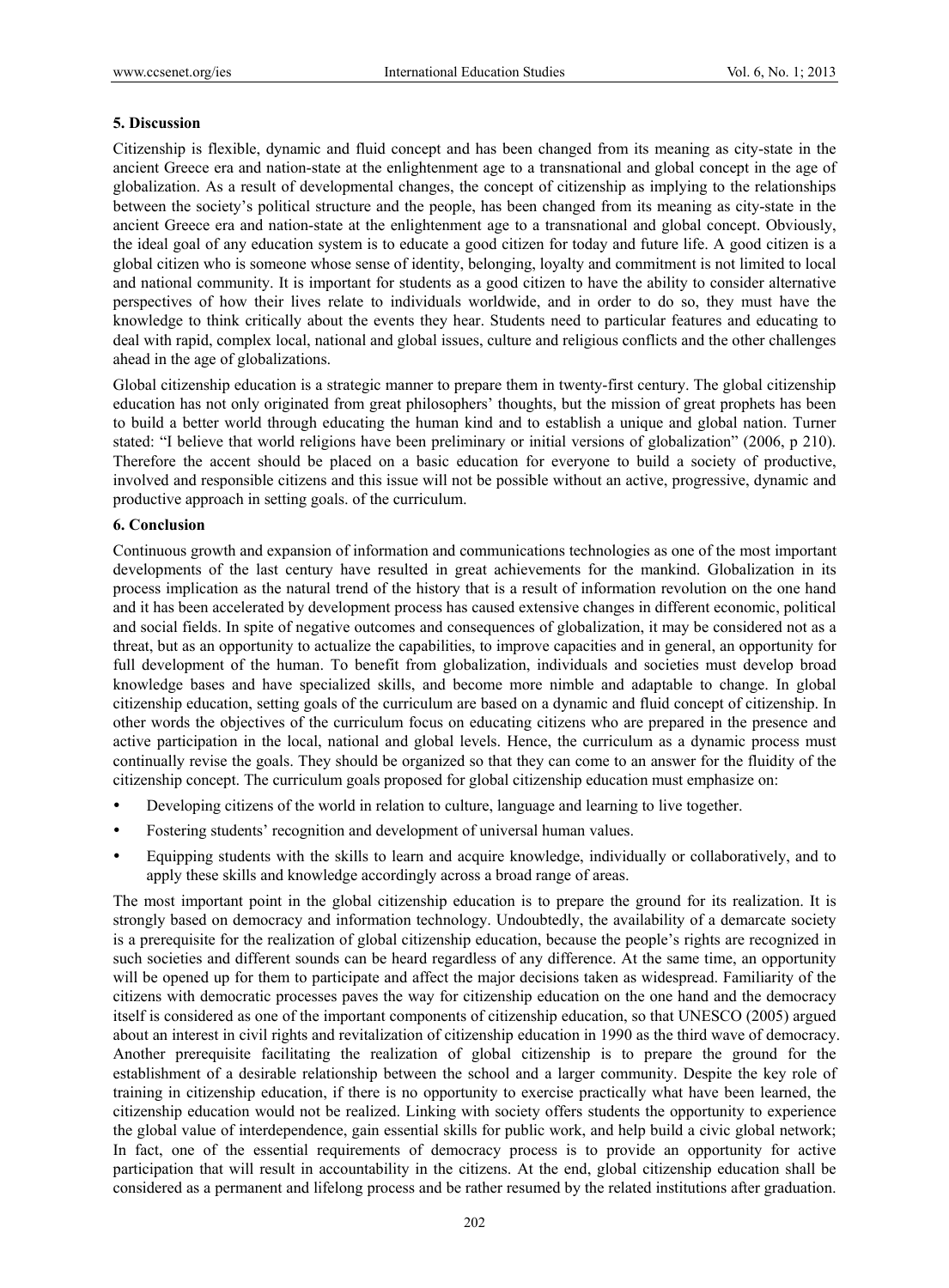Therefore, today citizen requires a comprehensive education for living in the global conditions. Accordingly, global citizenship education issue should be considered at the top of the educational system programs and the curriculums goals. the curriculum goals proposed for global citizenship education may be displayed in the table 4, emphasizing its essential components.

| Table 1. Civil Society and Global Governance (Levels of governance and citizenship) |
|-------------------------------------------------------------------------------------|
|-------------------------------------------------------------------------------------|

| System of<br>Governance | Socio-political<br>personhood | Key rights and<br>obligations       | <b>Example of relevant</b><br>organized institution |
|-------------------------|-------------------------------|-------------------------------------|-----------------------------------------------------|
| City-state              | Denizen                       | Legal rights and<br>obligations     | Jury system                                         |
| Nation-state            | Citizen                       | Political rights and<br>obligations | Parliament                                          |
| <b>Welfare State</b>    | Social citizen                | Social rights and<br>obligations    | Social Welfare agencies                             |
| Global governance       | Global citizen                | Global rights and<br>obligations    | Global institutions for<br>example, UN System       |

(Muetzelfeldt & Smith, 2006, p: 61)

Table 2. Principles and Requirements of Global Citizenship Education

|           | <b>Education for Global Citizenship is:</b>          |   | <b>Education for Global Citizenship is not:</b>    |
|-----------|------------------------------------------------------|---|----------------------------------------------------|
|           | asking questions and developing critical thinking    |   | too difficult for young children to understand     |
|           | skills                                               |   | mostly or all about other places and peoples       |
| $\bullet$ | equipping young people with knowledge skills         |   | telling people what to think and do                |
|           | and values to participate as active citizens         |   | providing simple solutions to complex issues       |
|           | acknowledging the complexity of global issues        | ٠ | an extra subject to cram into a crowded curriculum |
|           | revealing the global as part of everyday local life, | ٠ | about raising money for charity                    |
|           | whether in a small village or a large city           |   |                                                    |
| $\bullet$ | understanding how we relate to the environment       |   |                                                    |
|           | and to each other as human beings                    |   |                                                    |

(Oxfam, 2006)

Table 3. Three components including knowledge and understanding, skills and values and attitudes



(Oxfam, 2006)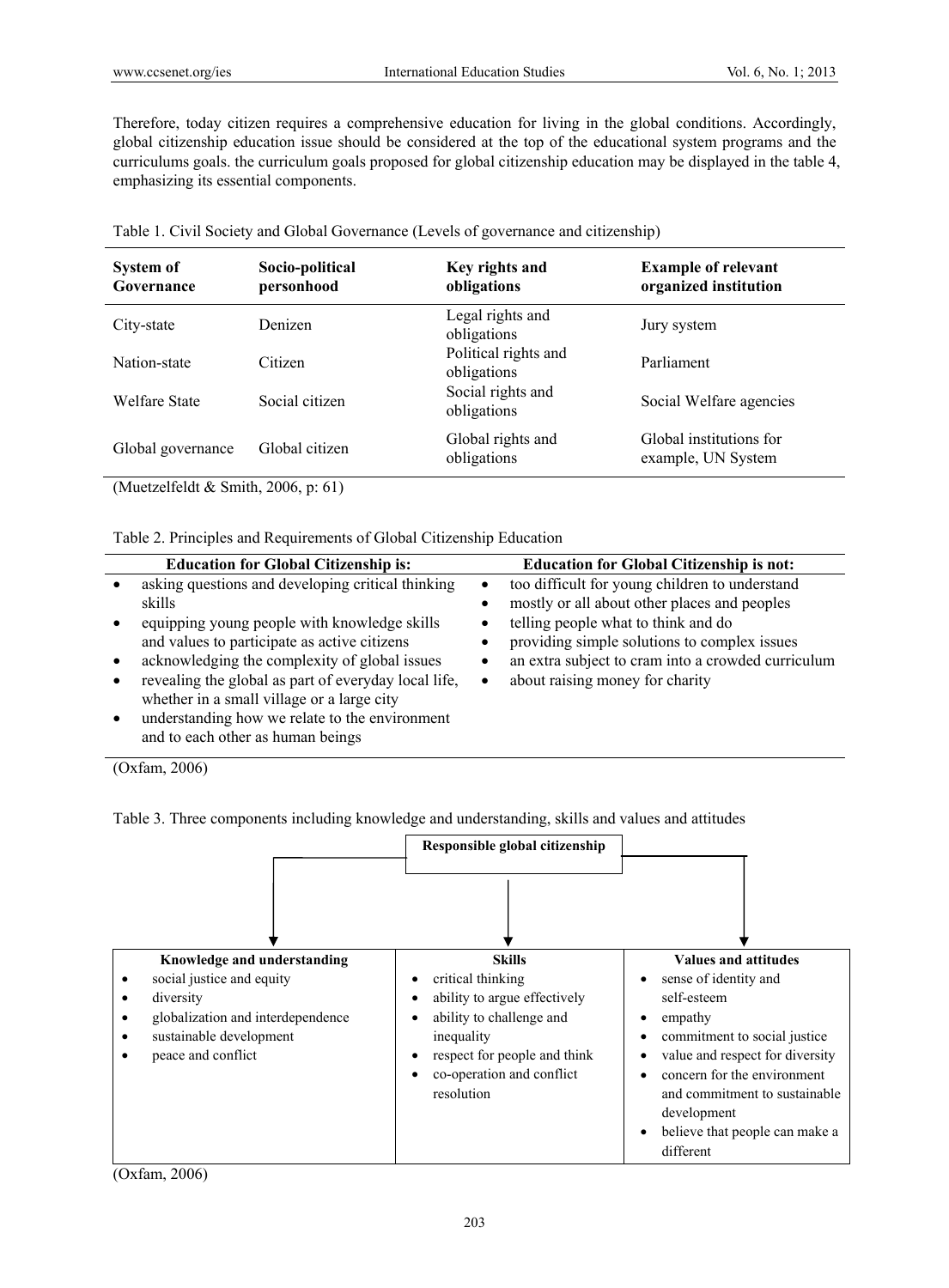| Tuble +. The Floposed Curriculum Obais in Olobal Chizenship Education |                                                                                                                                                                        |  |  |  |
|-----------------------------------------------------------------------|------------------------------------------------------------------------------------------------------------------------------------------------------------------------|--|--|--|
|                                                                       | Sufficient knowledge and awareness of citizenship role<br>(contribution, responsibility, identity and social<br>belonging)                                             |  |  |  |
| Promotion of Knowledge and Understanding                              | Literacy (basic skills, computer literacy, political<br>literacy                                                                                                       |  |  |  |
|                                                                       | Understanding of existing differences (cultural, racial,<br>gender, religious and lingual)                                                                             |  |  |  |
|                                                                       | Awareness of health issues                                                                                                                                             |  |  |  |
|                                                                       | Critical thinking, creative thinking, self-assessment,<br>mutual understanding, ability to analyze and compare                                                         |  |  |  |
| Improvement of the skills (intellectual and practical)                | Management (information management, change<br>management, consumption management)                                                                                      |  |  |  |
|                                                                       | Environment protection                                                                                                                                                 |  |  |  |
|                                                                       | Employment issue                                                                                                                                                       |  |  |  |
|                                                                       | Individual, national, religious and global identity                                                                                                                    |  |  |  |
|                                                                       | Local, national and global belonging                                                                                                                                   |  |  |  |
|                                                                       | Commitment to social justice and equality                                                                                                                              |  |  |  |
| Enhancement of values and attitudes                                   | Moral values (compassion and empathy, flexibility,<br>respect for differences, tolerance, justice and<br>confidence), emphasizing the computer ethics in<br>particular |  |  |  |

#### Table 4. The Proposed Curriculum Goals in Global Citizenship Education



Figure 1. s Learning Goals Associated with Global Citizenship Education – Ontario (Evans et al., 2010)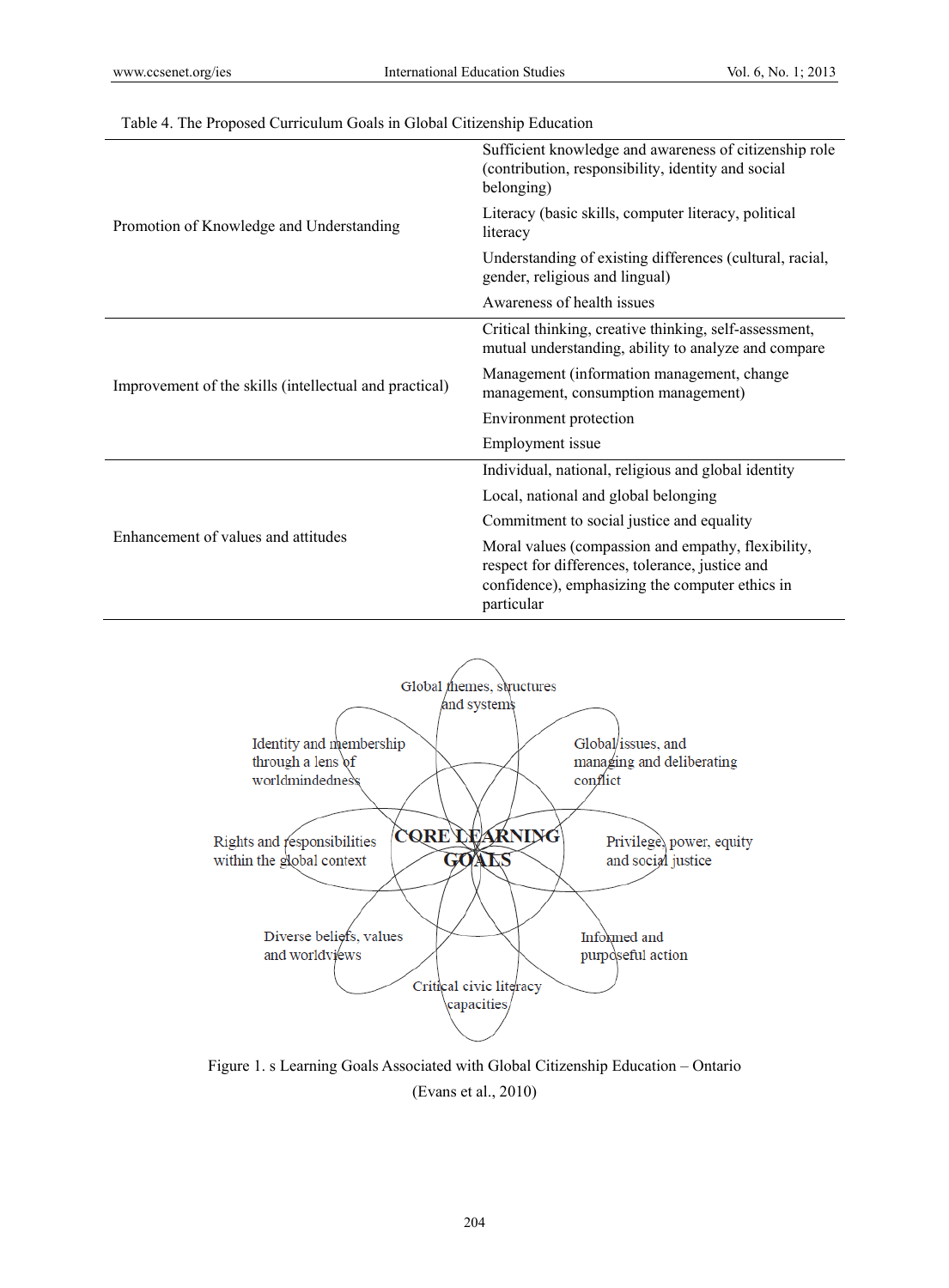#### **Acknowledgements**

We are acknowledged and thank Dr. Arbabisarjou, Azizollah, Ph.D, Assistant Professor and Faculty member at Zahedan University of Medical Sciences and Dr, Shavaran, Sayed Hamidreza, Ph.D, in Educational Management for warmly cooperation , communication and consulting .

#### **References**

- Banks, J. A. (2004)*.* Teaching for Social Justice, Diversity, and Citizenship in a Global World, *The Educational Forum, 68.*
- Banks, J. A. (2008). *Diversity, Group Identity, and Citizenship Education in a Global Age.* http://dx.doi.org/10.3102/0013189X08317501
- Blevins, Dawn M. (2011). *New Directions in Citizenship Education Globalization, State Standards and an Ethical/Critical Social Studies Curriculum,* Ph.D Dissertation, Ohio State University.
- Bliss, S. (2005). *Growing Global Education and Globalizations in AUSTRALIA,* Presented: Pacific Circle Consortium International Conference. University of Western Sydney.
- Brigham, M. (2011). Creating citizen and assessing outcomes. *Journal of Global Citizenship & Equity Education, 1.*
- Cartwright, C. T., Kerrigan, P. Pusch, M., Brown, B., & Yamashita, M. (2009). *Global Citizenship; Challenges and Opportunities for U.S. Higher Education,* Presentation for AAC&U Seattle, WA.
- Chen, S. (2008). *Developing Global Citizenship: the Effect of Studying Abroad*. Osaka University, Japan.
- Doering, H. (2008). *Communities and citizenship: paths for engagement?* School of Social Science, Cardiff University.
- Evans, M., & Reynolds, C. (2003). *Introduction: Educating for Global Citizenship in a Changing World*. Project Coordinators.
- Evans, M., Broad, K., & Rodrigue, A. (2010). *Educating for GlobaCitizenship.* An ETFO Curriculum Development Inquiry Initiative, Ontario, Funded in part by the Government of Ontario.
- Evans, M., Ingram, L. A., Macdonald, A., & Weber, N. (2009). Mapping the "global dimension" of citizenship education in Canada: The complex interplay of theory, practice and context, University of Toronto Citizenship. *Teaching and Learning, 5*(2).
- Ghaedi, Y. (2006). Educating future citizenship, Revew Quarterly, *Journal of Educational Innovations*, *5*(17).
- Global dimension DEAs. (2007). *Promoting Education For A Just And Sustainable Development.* The Global Dimension in the Curriculum – Northern Ireland. Retrieved from www.globaldimension.org.uk
- Grodzinsky, F. (1999). *The Practitioner from within: revisiting the virtues.* Sacred Heart University USA.
- Hanson, L. (2010). Global Citizenship, Global Health, and the Internationalization of Curriculum A Study of Transformative Potential, University of Saskatchewan, *Journal of Studies in International Education, 14*(1). http://dx.doi.org/10.1177/1028315308323207
- Hartley, D. (2001). *The Green Citizenship*, Blackwell. Retrieved from http://eprint.ise.ac.uk/
- Isin, E. F. (2009). Citizenship *in flux: The figure of the activist citizen.* Politics and International Studies(POLIS).
- Jarrar, A. J. (2012). Global *citizenship education in Jordanian Universities* SciVerse ScienceDIRECT. http://dx.doi.org/10.1016/j.sbspro.2012.06.924
- Jefferess, D. (2002). *Global citizenship and the cultural politics of benevolence*. University of British Columbia – Okanagan, Canada.
- Jorgenson, S., & Shultz, L. (2012). *Global Citizenship Education (GCE) in Post-Secondary Institutions: What is Protected and what is Hidden under the Umbrella of GCE? Journal of Global Citizenship & Equity Education, 2*(1). (Special Edition).
- keeping, J., & Shapiro, D. (2008). *Global Citizenship What is it, and what are our ethical obligations as global citizens?* Feature Report on Citizenship. Retrieved from Photomo/Dreamstime.com
- Kerr, D. (1999). *Citizenship education: an international comparison. INCA*
- Mayo, M*.,* Gaventa, J., & Rooke*.*A. (2009). *Learning global citizenship?: Exploring connections between the local and the global*, Published by Sage. http://dx.doi.org/10.1177/1746197909103935